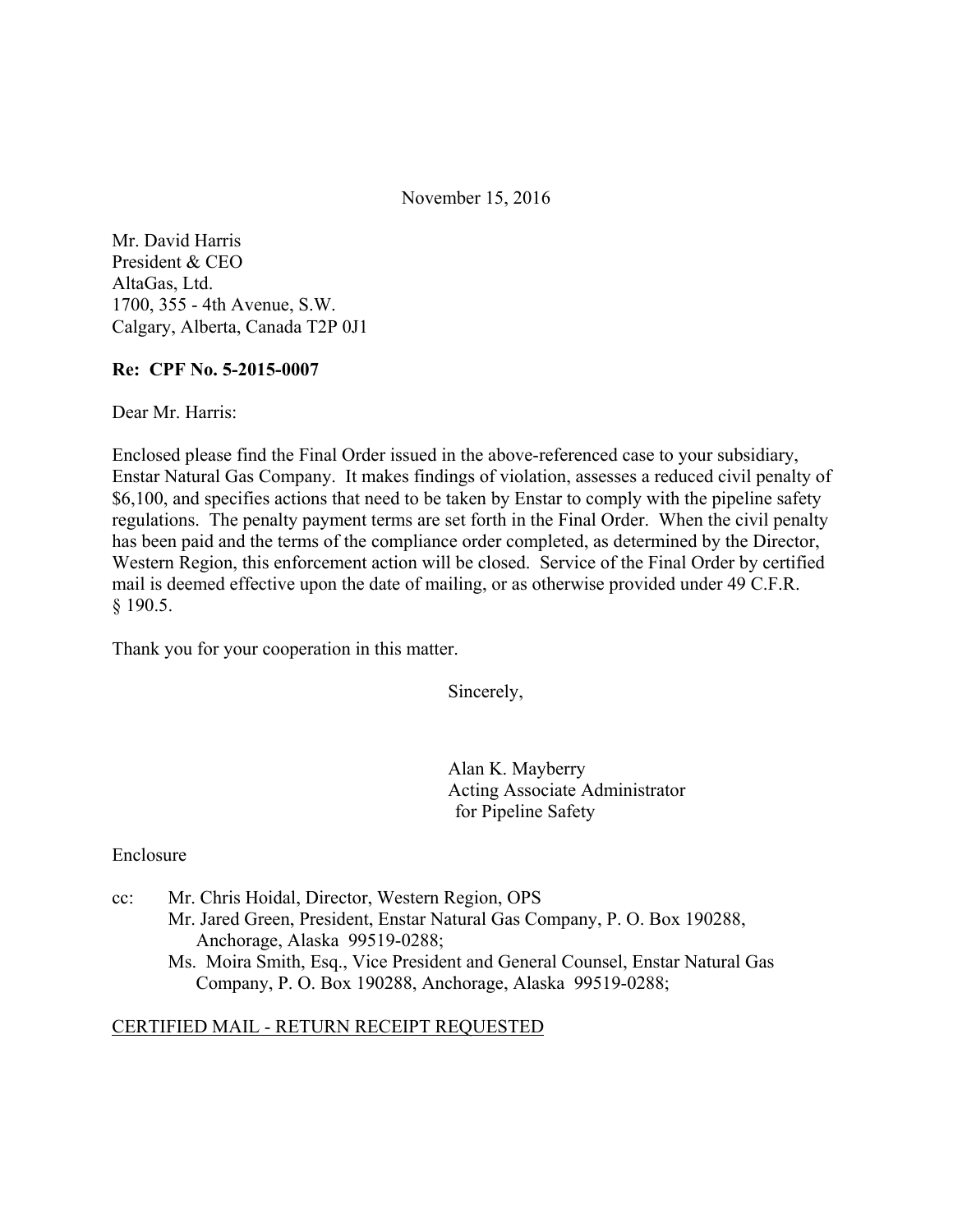#### **U.S. DEPARTMENT OF TRANSPORTATION PIPELINE AND HAZARDOUS MATERIALS SAFETY ADMINISTRATION OFFICE OF PIPELINE SAFETY WASHINGTON, D.C. 20590**

**In the Matter of )** 

**Enstar Natural Gas Company, ) CPF No. 5-2015-0007 a subsidiary of AltaGas, Ltd., )** 

 $\mathcal{L}=\{1,2,3,4,5\}$  **)** 

 **)** 

 **)** 

**\_\_\_\_\_\_\_\_\_\_\_\_\_\_\_\_\_\_\_\_\_\_\_\_\_\_\_\_\_\_\_\_\_\_\_\_)**

**Respondent. )** 

#### **FINAL ORDER**

During the weeks of March 17, 2014, and April 28, 2014, pursuant to 49 U.S.C. § 60117, representatives of the Pipeline and Hazardous Materials Safety Administration (PHMSA), Office of Pipeline Safety (OPS), conducted an on-site pipeline safety inspection of the natural gas distribution system and records of Enstar Natural Gas Company (Enstar or Respondent), in Anchorage, Alaska. Enstar, a subsidiary of AltaGas, Ltd.,<sup>1</sup> is a regulated public utility that delivers natural gas to approximately 140,000 residential, commercial, and industrial customers in and around the Anchorage and Cook Inlet areas in Alaska. $^2$  Enstar's natural gas distribution system consists of approximately  $6,000$  miles of natural gas distribution pipelines.<sup>3</sup>

As a result of the inspection, the Director, Western Region, OPS (Director), issued to Respondent, by letter dated June 18, 2015, a Notice of Probable Violation, Proposed Civil Penalty, and Proposed Compliance Order (Notice). In accordance with 49 C.F.R. § 190.207, the Notice proposed finding that Enstar had violated 49 C.F.R. §§ 191.11, 192.491, 192.603, 192.614, 192.615, and 192.739, and proposed assessing a civil penalty of \$24,800 for the alleged violations. The Notice also proposed ordering Respondent to take certain measures to correct the alleged violations.

Enstar responded to the Notice by letter dated July 13, 2015 (Response), contesting several of the allegations, offering additional information in response to the Notice, and requesting that the proposed civil penalty be waived. Respondent did not request a hearing and therefore has waived its right to one.

 $\overline{a}$ 

<sup>&</sup>lt;sup>1</sup> Enstar Natural Gas Co. – About Enstar, website: https://www.enstarnaturalgas.com/about-enstar/ (last accessed March 31, 2016).

<sup>2</sup> *Id*.

<sup>&</sup>lt;sup>3</sup> Pipeline Safety Violation Report (Violation Report), (June 18, 2015) (on file with PHMSA), at 1.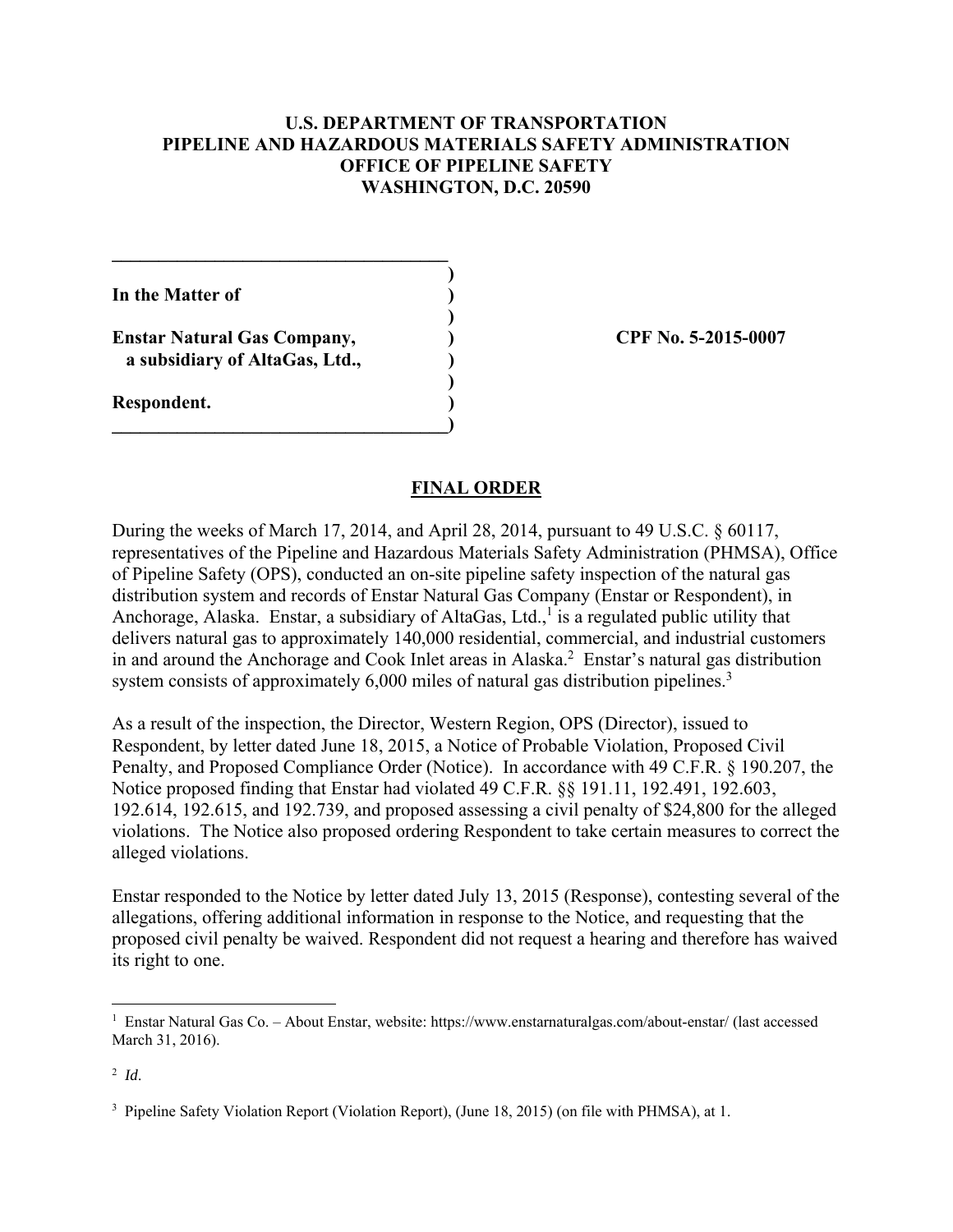## **FINDINGS OF VIOLATION**

The Notice alleged that Respondent violated 49 C.F.R. Parts 191 and 192, as follows:

**Item 1:** The Notice alleged that Respondent violated 49 C.F.R. § 192.603(b), which states:

### **§ 192.603 General provisions.**

 $(a) \ldots$ 

<u>.</u>

 (b) Each operator shall keep records necessary to administer the procedures established under § 192.605.

The Notice alleged that Respondent violated 49 C.F.R. § 192.603(b) by failing to keep records necessary to administer procedures required under § 192.605. Specifically, the Notice alleged that Enstar failed to keep records necessary to comply with § 192.605(b), relating to maintenance and normal operations of its natural gas distribution system. According to the Notice, Enstar failed repeatedly to keep leak-survey daily reports and supporting maps for leak surveys required under 49 C.FR. §§ 192.706 and 192.723. The Notice alleged that Respondent's records for leakage surveys conducted on October 26, 2012, September 18, 2013, October 4, 2013, October 14, 2013, as well as for surveys conducted on Grids A1432 and A1436 in 2013, were incomplete or had missing information.

In its Response, Enstar contested this allegation of violation. The company stated that it maintained two complementary sets of records for daily leak surveys, i.e., daily leak-survey reports and field notes. While Respondent conceded that its daily leak-survey reports were "incomplete," it asserted that the field notes were complete and, when combined with the leak surveys, showed which pipelines had been surveyed and where leaks had occurred.

Upon reviewing the record, I find that Enstar's records for the survey conducted on October 14, 2013, were indeed complete and accurate; I therefore withdraw this portion of the allegations in Item 1 of the Notice. However, for the leak-survey records on the other dates listed above, I find that Enstar violated  $\S 192.603(b)$  by failing to keep records necessary to administer procedures established under § 192.605.

Under § 192.603(b), Respondent has a duty to keep records necessary to conduct normal operations on its system, including records of leak surveys. PHMSA has interpreted § 192.603(b) to mean that records need to be complete, accurate, and informative enough for an operator to meet all regulatory requirements for operations and maintenance. For example, in the final order issued *In the Matter of Area Energy, LLC*, PHMSA found that the operator had failed to maintain proper records of notifications of planned excavation activities near its pipeline.<sup>4</sup> In *Aera,* PHMSA found that the operator had only kept records of excavation activities *within* the right-of-way of the pipeline and not adjacent to it, a practice that did not constitute maintaining complete and accurate records that could be used to assess the "operator's promptness in making

<sup>4</sup> *In the Matter of Aera Energy, LLC*, Final Order, CPF No. 5-2002-1002, (January 5, 2005); *See also, In the Matter of Merit Energy Co*., Final Order, CPF No. 5-2004-1011, (July 16, 2009) (both available at www.phmsa.gov/pipeline/enforcment) (available at www.phmsa.dot.gov/pipeline/enforcement)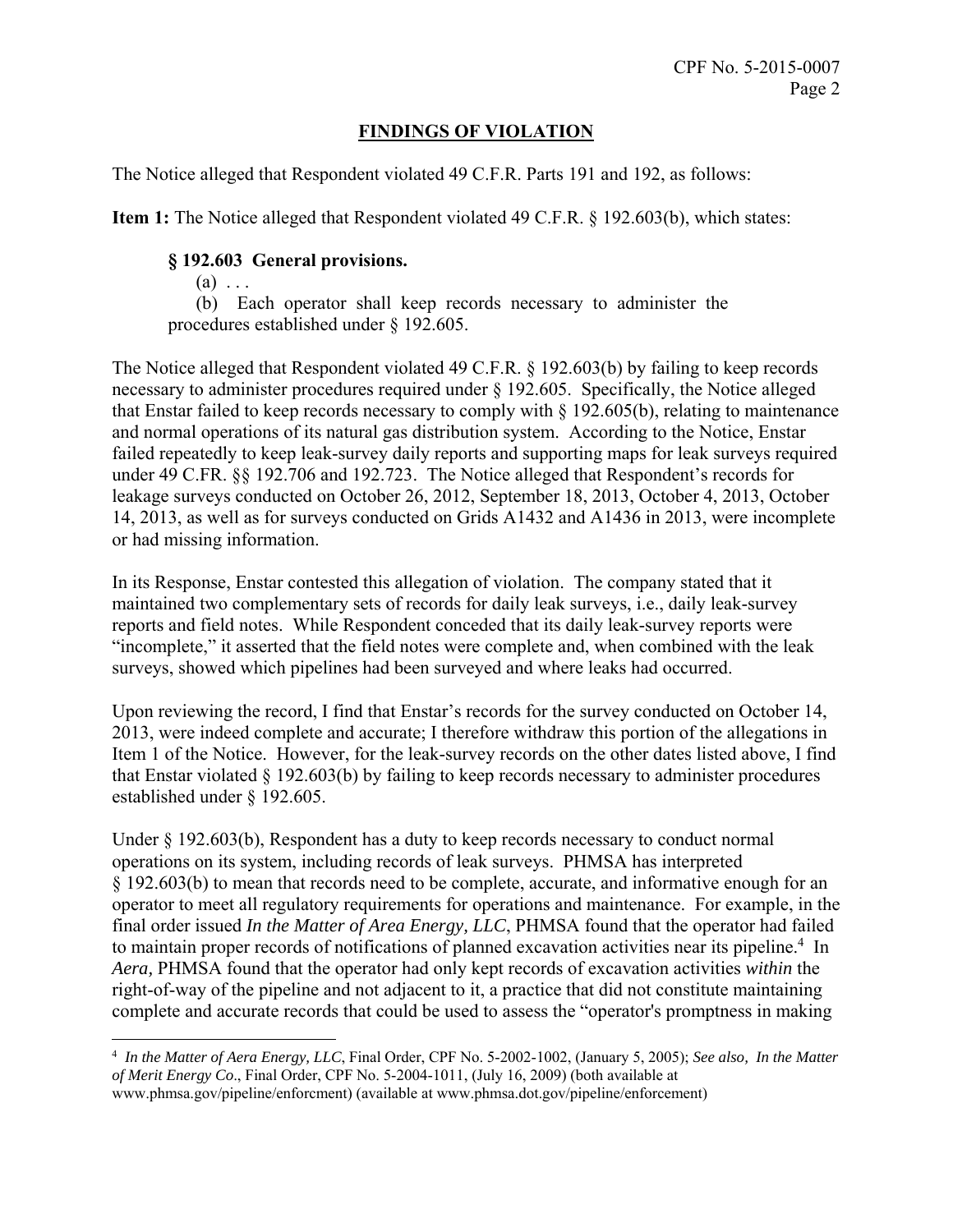determinations about whether the pipeline right-of-way is affected, and the manner in which these determinations are made, with respect to every excavation notification it receives."<sup>5</sup>

Similarly, in this case, by dividing the records of its leak surveys between leak survey reports and field notes and having records that contained numerous errors and mistakes, Enstar employees did not have access to one accurate and complete set of leak-survey reports that could be used to determine when the company's distribution system had been surveyed or where leaks had occurred. Accordingly, after considering all of the evidence, I find that Respondent violated § 191.603(b) by failing to maintain records necessary to administer procedures required under § 192.605.

**Item 2:** The Notice alleged that Respondent violated 49 C.F.R. § 192.614(a), which states:

#### **§ 192.614 Damage prevention program.**

(a)Except as provided in paragraphs (d) and (e) of this section, each operator of a buried pipeline must carry out, in accordance with this section, a written program to prevent damage to that pipeline from excavation activities. For the purposes of this section, the term "excavation activities" includes excavation, blasting, boring, tunneling, backfilling, the removal of aboveground structures by either explosive or mechanical means, and other earthmoving operations.

The Notice alleged that Respondent violated 49 C.F.R. § 192.614(a) by failing to carry out a written program to prevent damage from excavation activities to its natural gas distribution system. Specifically, the Notice alleged that Enstar's written damage prevention procedures did not meet the requirement in 49 C.F.R. § 192.614(c)(6)(i) that operators verify the integrity of their pipelines when they have reason to believe the lines could be damaged by excavation activities.<sup>6</sup> While the Notice acknowledged that Enstar did have a practice of inspecting its pipeline during or after excavation activities, several of Enstar's relevant *procedures* did not require inspections during or after excavation activities.

In its Response, Enstar did not contest this allegation of violation, but stated that it had updated its *ENSTAR SOP 1401: Damage Prevention Program* procedures so that company personnel will verify the integrity of its system when they had reason to believe it could be damaged by excavation activities. Accordingly, after considering all of the evidence, I find that Respondent violated 49 C.F.R. § 192.614(a) by failing to carry out a written program to prevent damage from excavation activities to its natural gas distribution system.

**Item 3:** The Notice alleged that Respondent violated 49 C.F.R. § 192.739(a)(3), which states:

 5 *See supra* note 4.

<sup>&</sup>lt;sup>6</sup> Section 49 C.F.R. § 192.614(c)(6)(i) provides that an operator's damage prevention program must provide for the inspection of such pipelines "as frequently as necessary during and after the activities to verify the integrity of the pipeline…"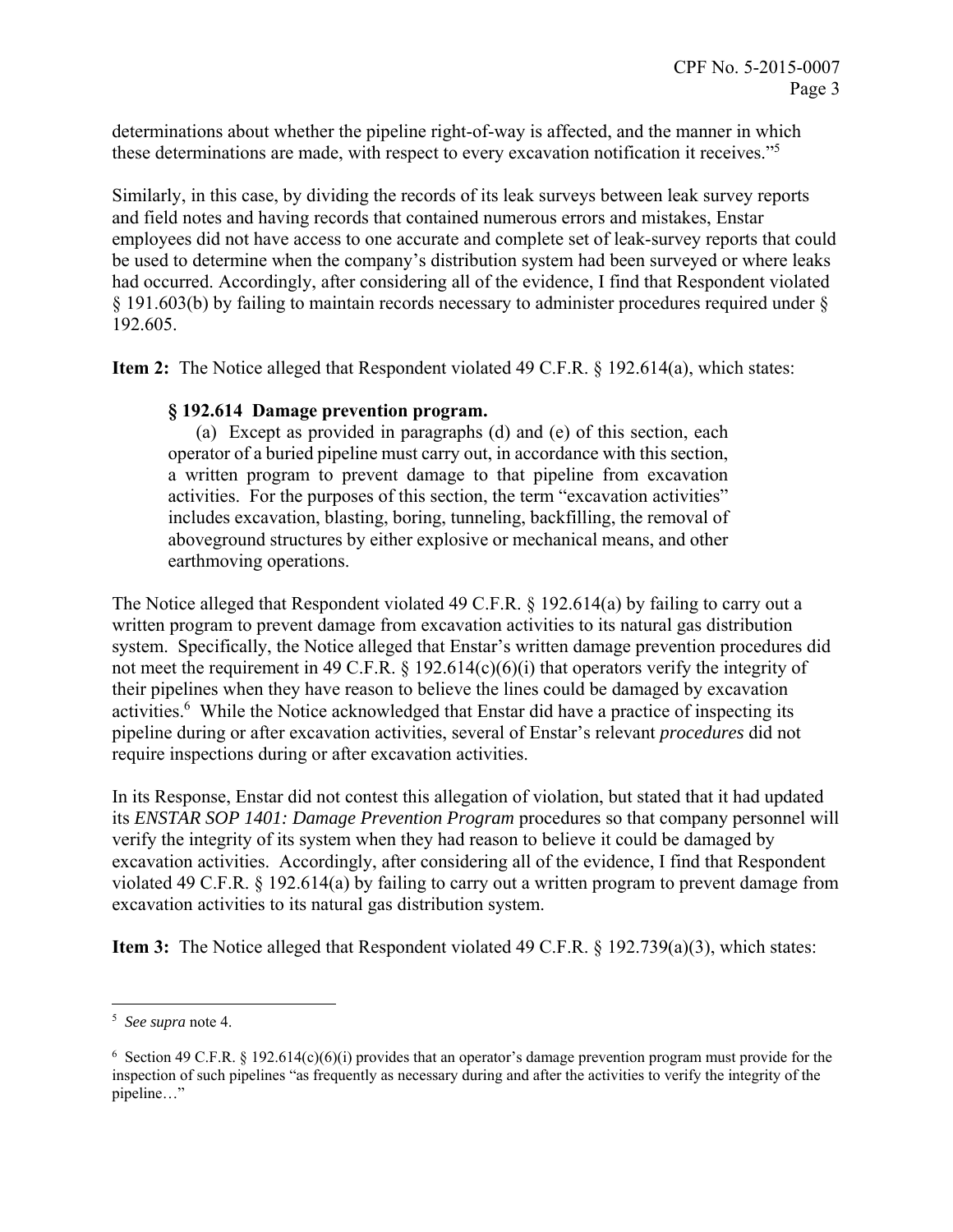## **§ 192.739 Pressure limiting and regulating stations: Inspection and testing.**

 (a) Each pressure limiting station, relief device (except rupture discs), and pressure regulating station and its equipment must be subjected at intervals not exceeding 15 months, but at least once each calendar year, to inspections and tests to determine that it is–

 $(1)$  ...

 (3) Except as provided in paragraph (b) of this section, set to control or relieve at the correct pressure consistent with the pressure limits of  $§ 192.201(a); \ldots$ 

The Notice alleged that Respondent violated 49 C.F.R. § 192.739(a)(3) by failing to ensure that its A203 Elmendorf Power Regulator Station was inspected to determine that it was set to control or limit the pipeline's operating pressure consistent with the pressure limits of § 192.201(a). Specifically, the Notice alleged that the July 1, 2013 records for the station showed a recorded inlet pressure of 430 psi, which exceeded the regulator pressure rating of 285 psi.

In its Response, Enstar contested this allegation of violation. Respondent contended that on July 1, 2013, during annual station maintenance at its A203 Elmendorf Power Station, an Enstar employee inaccurately recorded a pressure of 430 psi. Respondent further asserted that at no time did the pressure at the A203 Elmendorf Power Station exceed 260 psi, a fact confirmed and documented by separate telemetry records.<sup>7</sup> These records were submitted as Attachment 9 to the Response.

Upon review of the Response, I accept Enstar's argument and hereby order that Item 3 and its associated proposed penalty be withdrawn.

**Item 4:** The Notice alleged that Respondent violated 49 C.F.R. § 191.11(a), which states:

## **§ 191.11 Distribution system: Annual report.**

(a)*General*. Except as provided in paragraph (b) of this section, each operator of a distribution pipeline system must submit an annual report for that system on DOT Form PHMSA F 7100.1-1. This report must be submitted each year, not later than March 15, for the proceeding calendar year.

The Notice alleged that Respondent violated 49 C.F.R. § 191.11(a) by failing to submit an accurate annual report for its natural gas distribution system. Specifically, the Notice alleged that in its 2013 annual report, Enstar did not accurately include the number of leaks that the company had experienced on its system and failed to include its higher-pressure distribution main lines. The latter were found to be documented in the 2013 Annual Report for the Alaska Pipeline Co. (APC), a partner company to Enstar.

In its Response, Enstar conceded that its annual report did not accurately include the number of

<sup>&</sup>lt;u>.</u> <sup>7</sup> Response, at 5, 41.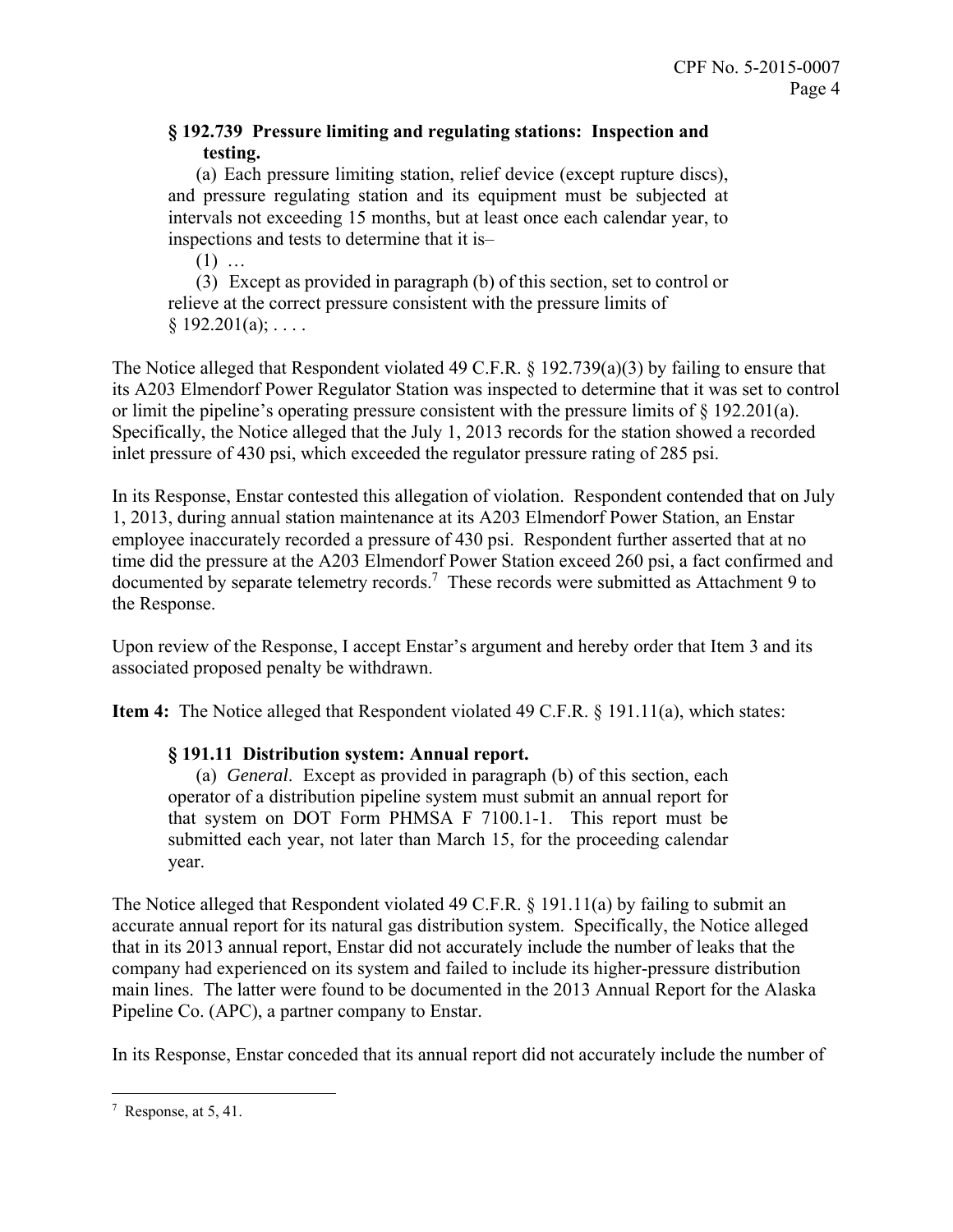leaks on a section of its gas distribution system. Enstar stated that it had taken steps to modify its procedures for composing its annual report and that the number of leaks on its system would be accurately reported in the future.

As for the higher-pressure distribution mains, Respondent initially contested the assertion that it needed to include these lines in its annual report. Enstar argued that APC was a separate company and that these lines were actually owned by APC. After speaking with PHMSA officials on July 9, 2015, Enstar agreed to work with APC to continue to include these lines in Enstar's new Distribution Integrity Management Program (DIMP). Enstar and APC also agreed to file a new DIMP plan for the APC high-pressure distribution lines, submit a corrected 2014 APC transmission report to remove these lines, and create a new 2014 annual distribution report for APC.

Accordingly, I find Respondent violated 49 C.F.R. § 191.11(a) by failing to submit an accurate annual report for its natural gas distribution system.

**Item 5:** The Notice alleged that Respondent violated 49 C.F.R. § 192.491(c), which states:

# **§ 192.491 Corrosion control records.**

(a) …

(c) Each operator shall maintain a record of each test, survey, or inspection required by this subpart in sufficient detail to demonstrate the adequacy of corrosion control measures or that a corrosive condition does not exist. These records must be retained for at least 5 years, except that records related to §§ 192.465(a) and (e) and 192.475(b) must be retained for as long as the pipeline remains in service.

The Notice alleged that Respondent violated 49 C.F.R. § 192.491(c) by failing to maintain records demonstrating that atmospheric corrosion inspections had been completed in sufficient detail to demonstrate the adequacy of corrosion control measures or that corrosive conditions did not exist on its pipeline. Specifically, the Notice alleged that Enstar used leak-survey reports, in conjunction with atmospheric corrosion inspections, to meet this requirement but that these leaksurvey reports did not indicate that atmospheric corrosion inspections had actually been performed at least once every three calendar years, as required under § 192.481(a). The Notice further alleged that Enstar's *Leak Survey & Atmospheric Corrosion Inspection Rotation Schedule*  indicated that inspections for atmospheric corrosion had been completed on four-year cycles, rather than three.

In its Response, Enstar did not contest this allegation of violation but stated that its written procedures had been modified to provide that atmospheric corrosion inspections are conducted during routine leak surveys.<sup>8</sup> Accordingly, after considering all of the evidence, I find that Respondent violated 49 C.F.R. § 192.491(c) by failing to maintain records demonstrating that atmospheric corrosion inspections had been completed, in sufficient detail to demonstrate the adequacy of its corrosion control measures.

 $\overline{a}$ 

<sup>8</sup> Response, at 7.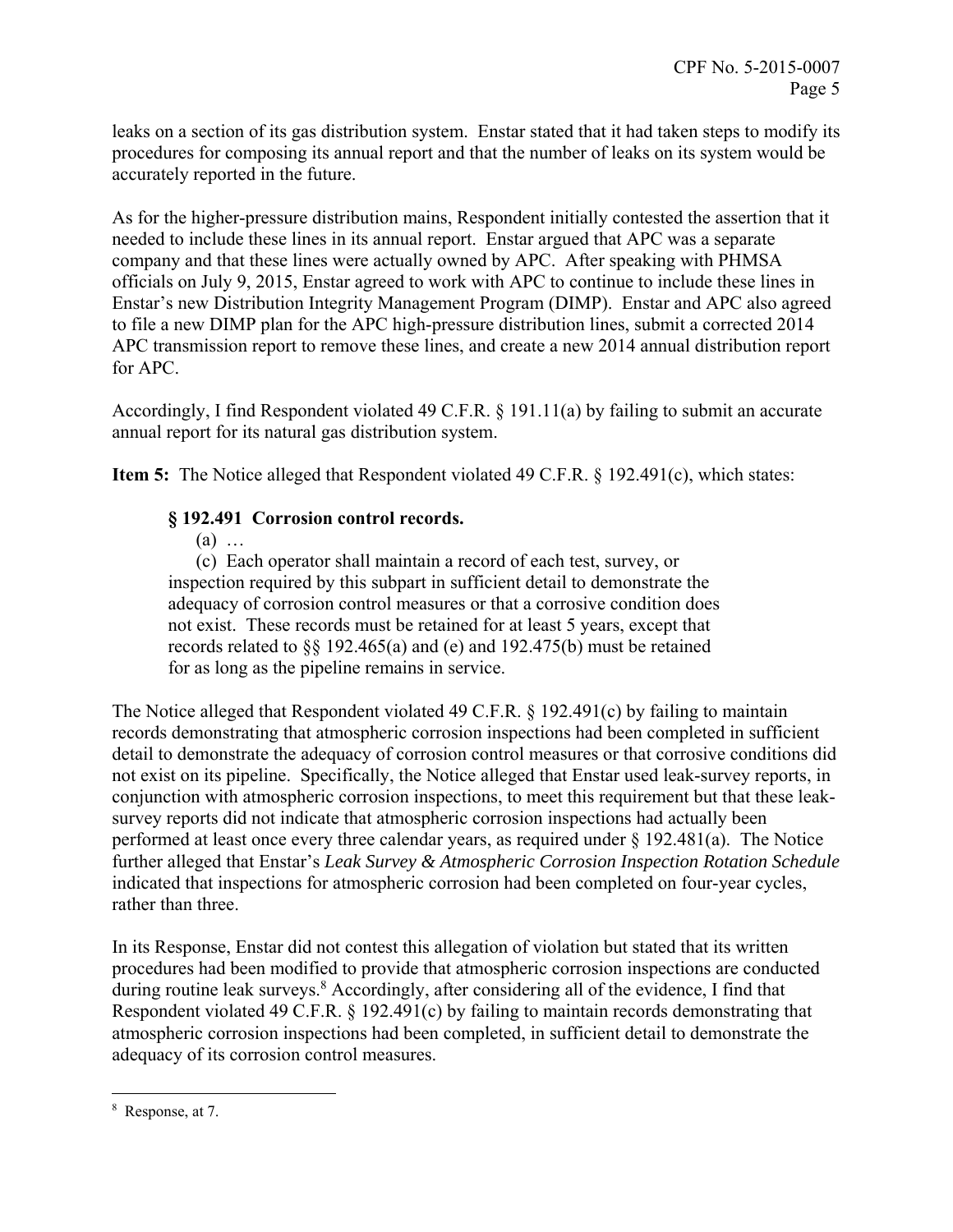**Item 6:** The Notice alleged that Respondent violated 49 C.F.R. § 192.615(b), which states, in relevant part:

### **§ 192.615 Emergency plans.**

- (a)...
- (b) Each operator shall: …

(2) Train the appropriate operating personnel to assure that they are knowledgeable of the emergency procedures and verify that the training is effective.

The Notice alleged that Respondent violated 49 C.F.R. § 192.615(b)(2) by failing to train appropriate operating personnel to assure that they are knowledgeable of the company's emergency procedures. Specifically, the Notice alleged that Enstar's gas-control dispatchers did not appear to be trained in the company's emergency procedure, *SOP 1150, Damage Response.* Further, the Notice alleged that Respondent's Operator Qualification (OQ) program and *2013 Master OQ Covered Task List* did not show that Enstar's gas-control dispatchers were included among the personnel required to be trained in Enstar's emergency procedures.

In its Response, Enstar did not contest this allegation of violation. Accordingly, after considering all of the evidence, I find that Respondent violated 49 C.F.R.  $\S$  192.615(b)(2) by failing to require its gas-control dispatchers to be trained in Enstar's emergency damage response procedure – training necessary to carry out their assigned roles in this procedure.

These findings of violation will be considered prior offenses in any subsequent enforcement action taken against Respondent.

## **ASSESSMENT OF PENALTY**

Under 49 U.S.C. § 60122, Respondent is subject to an administrative civil penalty not to exceed \$200,000 per violation for each day of the violation, up to a maximum of \$2,000,000 for any related series of violations. In determining the amount of a civil penalty under 49 U.S.C. § 60122 and 49 C.F.R. § 190.225, I must consider the following criteria: the nature, circumstances, and gravity of the violation, including adverse impact on the environment; the degree of Respondent's culpability; the history of Respondent's prior offenses; any effect that the penalty may have on its ability to continue doing business; and the good faith of Respondent in attempting to comply with the pipeline safety regulations. In addition, I may consider the economic benefit gained from the violation without any reduction because of subsequent damages, and such other matters as justice may require. The Notice proposed a total civil penalty of \$24,800 for the violations cited above.

**Item 1:** The Notice proposed a civil penalty of \$6,100 for Respondent's alleged violation of 49 C.F.R. § 192.603(b), for failing to keep records necessary to administer procedures required under § 192.605.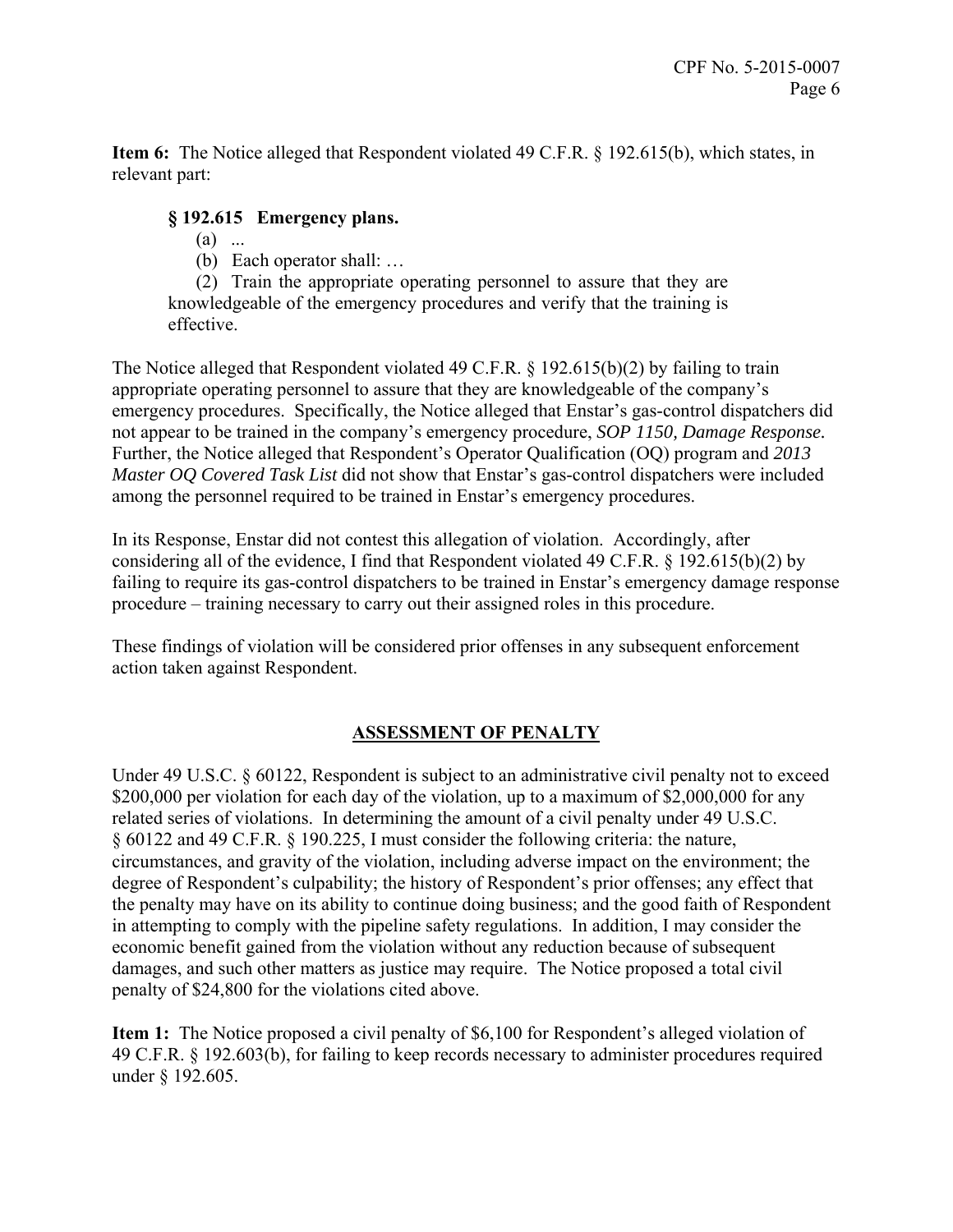As discussed above, I found that Enstar violated § 192.603(b) by failing to maintain records necessary to administer procedures required under § 192.605(b), relating to maintenance and normal operations. Respondent asserts the proposed civil penalty for this violation should be waived because it has taken steps to enhance the completeness and accuracy of its records and is developing an internal audit process to review its field records for accuracy and completeness.

Despite these post-inspection steps, Respondent still failed to comply with § 192.603(b) at all times and to keep accurate and complete records necessary to conduct normal operations. Further, PHMSA's representatives discovered this violation, and Enstar's records indicated that proper leak surveys during the proper inspection intervals had not been conducted. Also, proposed penalty has already taken into account the relatively minimal impact of the violation on safety; the proposed penalty would have been higher if this violation had a more direct impact on pipeline safety. Finally, Enstar has not presented any specific reason for a reduction or elimination of the proposed civil penalty. Therefore, based upon the foregoing, I assess Respondent a civil penalty of \$6,100 for violating § 192.603(b).

**Item 3**: The Notice proposed a civil penalty of \$18,700 for Respondent's alleged violation of 49 C.F.R. § 192.739(a)(3), for failing to ensure that a pressure-relief or -limiting device at its A203 Elmendorf Power Regulator Station was set to control or relieve at a pressure consistent with the pressure limits of  $\S$  192.201(a). As discussed above, I have withdrawn this Item and the associated proposed civil penalty of \$18,700.

In summary, having reviewed the record and considered the assessment criteria, I assess Respondent a reduced total civil penalty of **\$6,100**.

Failure to pay the \$6,100 civil penalty will result in accrual of interest at the current annual rate in accordance with 31 U.S.C. § 3717, 31 C.F.R. § 901.9 and 49 C.F.R. § 89.23. Pursuant to those same authorities, a late penalty charge of six percent (6%) per annum will be charged if payment is not made within 110 days of service. Furthermore, failure to pay the civil penalty may result in referral of the matter to the Attorney General for appropriate action in a district court of the United States.

## **COMPLIANCE ORDER**

The Notice proposed a compliance order with respect to Items 1 through 6 for violations of 49 C.F.R. §§ 192.603(b), 192.614(a), 192.739(a)(3), § 191.11(a), § 192.491(c), and § 192.615(b)(2). Under 49 U.S.C. § 60118(a), each person who engages in the transportation of gas or who owns or operates a pipeline facility, is required to comply with the applicable safety standards established under chapter 601. The Director has indicated that Respondent has taken the following actions to address some of the cited violations:

1. With respect to the violation of § 192.614(a) (**Item 2**), Entsar has updated its *ENSTAR SOP 1401: Damage Prevention Program* so that company personnel will verify the integrity of its natural gas distribution system when they have reason to believe the system could be damaged by excavation activities;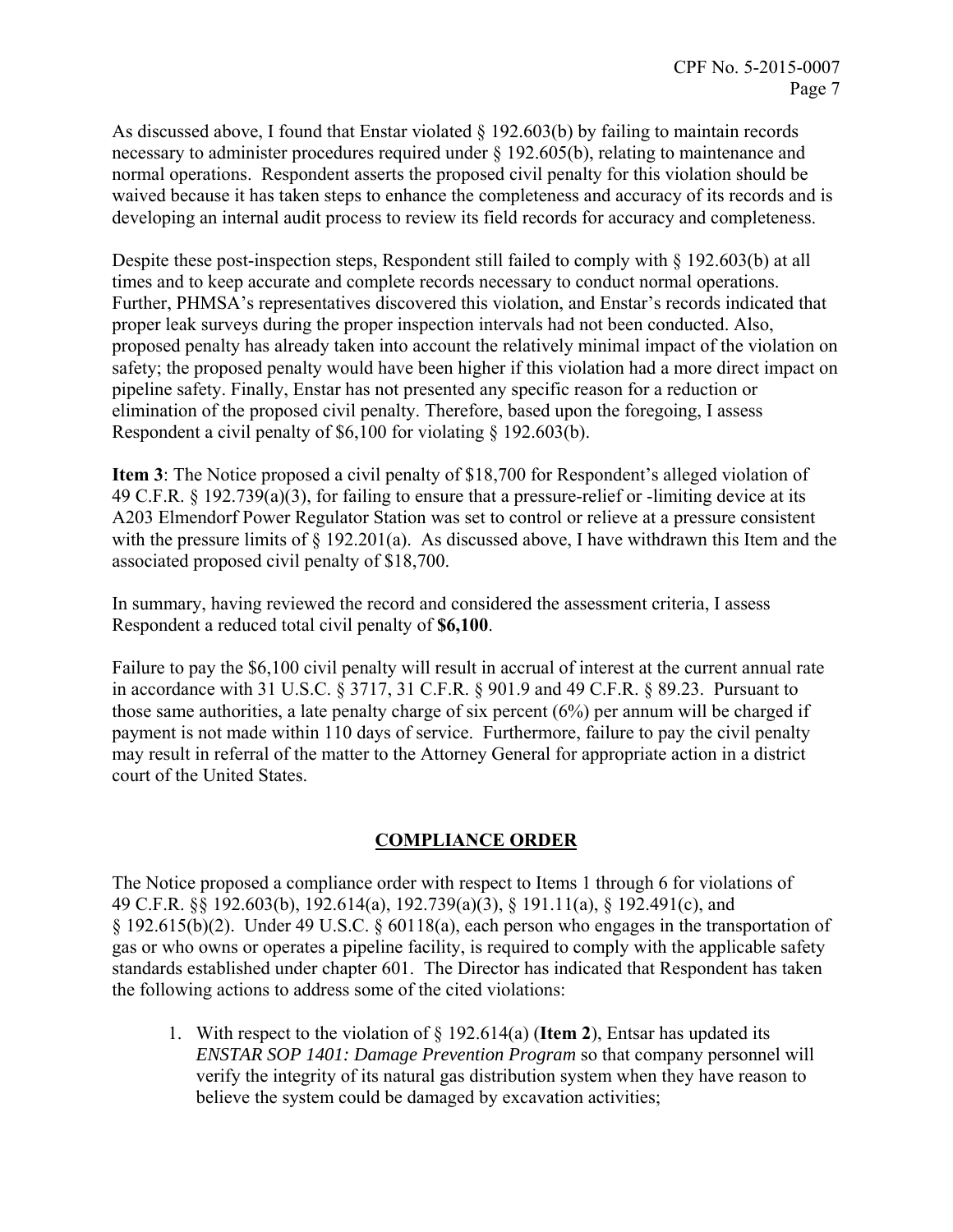- 2. With respect to the violation of § 192.491(c) (**Item 5**), Enstar has updated its form, *SOP 1415 Routine Leak Survey*, so that its inspectors will now note where atmospheric corrosion exists on its natural gas distribution system, as well as the extent and location of each instance of atmospheric corrosion;
- 3. With respect to the violation of § 192.615(b)(2) (**Item 6**), Enstar has added its *SOP 1150, Damage Response,* to its Gas Control OQ curriculum, which has resulted in the training and testing of its Gas Control employees in the company's emergency procedures.

Accordingly, I find that compliance has been achieved with respect to these violations. Therefore, the compliance terms proposed in the Notice for Items 2, 5, and 6 are not included in this Order.

As for the remaining compliance terms, pursuant to the authority of 49 U.S.C. § 60118(b) and 49 C.F.R. § 190.217, Respondent is ordered to take the following actions to ensure compliance with the pipeline safety regulations applicable to its operations:

- 1. With respect to the violation of § 192.603(b) (**Item 1**), Respondent must modify its leak-survey procedures to ensure that leak-survey documents, including the daily leak-survey reports and highlighted grid maps, are accurate and complete after the surveys are performed;
- 2. With respect to the alleged violation of § 192.739(a)(3) (**Item 3**), PHMSA acknowledges the withdrawal of this violation, but asks Enstar to ensure that regulator station maintenance is performed appropriately and in a safe manner. Further, PHMSA requests that Enstar revise its regulator maintenance procedures to ensure records documenting regulator station maintenance are accurate and complete after the maintenance activity is performed;
- 3. With respect to the violation of § 191.11(a) (**Item 4**), Respondent must work with APC and submit to PHMSA a supplemental 2014 Annual Report, as well as a 2014 Annual distribution report for APC. Enstar must also ensure that it accurately reports the number of leaks on Federal lands and high-pressure distribution main mileage of their system;
- 4. Please complete Items 1 through 3 within 90 days after receipt of this Final Order; and
- 5. It is requested, (not mandated), that Enstar maintain documentation of the safety improvement costs associated with fulfilling this Compliance Order and submit the total to Chris Hoidal, Director, Western Region, Pipeline and Hazardous Materials Safety Administration. It is requested that these costs be reported in two categories: 1) total cost associated with preparation/revision of plans, procedures, studies, and analyses; and 2) total cost associated with replacements, additions, and other changes